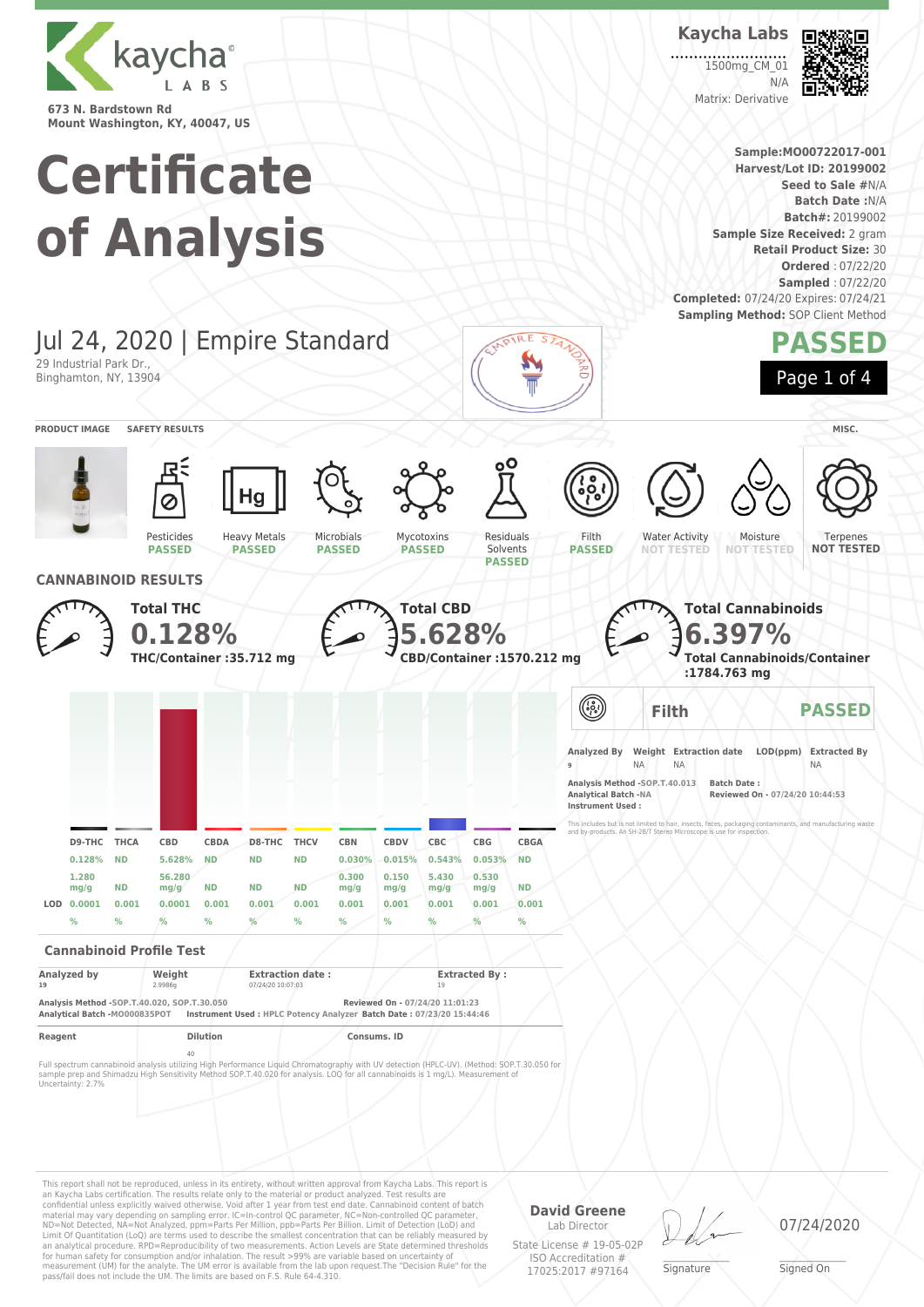

**673 N. Bardstown Rd Mount Washington, KY, 40047, US** **Kaycha Labs**

1500mg\_CM\_01 N/A Matrix : Derivative



Page 2 of 4

## **Certificate of Analysis MAYAY PASSED**

### **Empire Standard**

흲

29 Industrial Park Dr., Binghamton, NY, 13904 **Telephone:** 6077617126 **Email:**james@empire-standard.com **Sample :MO00722017-001 Harvest/LOT ID:20199002 Batch# :** 20199002

**Sampled :** 07/22/20 **Ordered :** 07/22/20

**Sample Size Received :** 2 gram **Completed :** 07/24/20**Expires:** 07/24/21 **Sample Method : SOP Client Method** 



| <b>Pesticides</b>          | <b>LOD</b> | Units | <b>Action Level</b> | Result    |
|----------------------------|------------|-------|---------------------|-----------|
| <b>ABAMECTIN B1A</b>       | 0.020      | ppm   | 0.5                 | <b>ND</b> |
| <b>ACEPHATE</b>            | 0.010      | ppm   | 0.5                 | <b>ND</b> |
| <b>ACEQUINOCYL</b>         | 0.02       | ppm   | $\overline{2}$      | <b>ND</b> |
| <b>ACETAMIPRID</b>         | 0.010      | ppm   | 0.2                 | <b>ND</b> |
| <b>ALDICARB</b>            | 0.020      | ppm   | 0.4                 | <b>ND</b> |
| <b>AZOXYSTROBIN</b>        | 0.010      | ppm   | 0.2                 | <b>ND</b> |
| <b>BIFENAZATE</b>          | 0.010      | ppm   | 0.2                 | <b>ND</b> |
| <b>BIFENTHRIN</b>          | 0.010      | ppm   | 0.2                 | <b>ND</b> |
| <b>BOSCALID</b>            | 0.005      | ppm   | 0.4                 | <b>ND</b> |
| CARBARYL                   | 0.010      | ppm   | 0.2                 | <b>ND</b> |
| <b>CARBOFURAN</b>          | 0.010      | ppm   | 0.2                 | <b>ND</b> |
| <b>CHLORANTRANILIPROLE</b> | 0.010      | ppm   | 0.2                 | <b>ND</b> |
| <b>CHLORPYRIFOS</b>        | 0.010      | ppm   | 0.2                 | <b>ND</b> |
| <b>CLOFENTEZINE</b>        | 0.010      | ppm   | 0.2                 | <b>ND</b> |
| <b>COUMAPHOS</b>           | 0.005      | ppm   | 0.2                 | <b>ND</b> |
| <b>CYPERMETHRIN</b>        | 0.010      | ppm   | $\mathbf{1}$        | <b>ND</b> |
| <b>DAMINOZIDE</b>          | 0.010      | ppm   | $\mathbf{1}$        | <b>ND</b> |
| <b>DIAZANON</b>            | 0.010      | ppm   | 0.2                 | <b>ND</b> |
| <b>DICHLORVOS</b>          | 0.050      | ppm   | 0.1                 | <b>ND</b> |
| <b>DIMETHOATE</b>          | 0.010      | ppm   | 0.2                 | <b>ND</b> |
| <b>DIMETHOMORPH</b>        | 0.005      | ppm   | 0.1                 | <b>ND</b> |
| <b>ETHOPROPHOS</b>         | 0.010      | ppm   | 0.2                 | <b>ND</b> |
| <b>ETOFENPROX</b>          | 0.010      | ppm   | 0.4                 | <b>ND</b> |
| <b>ETOXAZOLE</b>           | 0.010      | ppm   | 0.2                 | <b>ND</b> |
| <b>FENHEXAMID</b>          | 0.005      | ppm   | 0.1                 | <b>ND</b> |
| <b>FENOXYCARB</b>          | 0.010      | ppm   | 0.2                 | <b>ND</b> |
| <b>FENPYROXIMATE</b>       | 0.010      | ppm   | 0.4                 | <b>ND</b> |
| <b>FIPRONIL</b>            | 0.020      | ppm   | 0.4                 | <b>ND</b> |
| <b>FLONICAMID</b>          | 0.010      | ppm   | $\mathbf{1}$        | <b>ND</b> |
| <b>FLUDIOXONIL</b>         | 0.010      | ppm   | 0.4                 | <b>ND</b> |
| <b>HEXYTHIAZOX</b>         | 0.010      | ppm   | $\mathbf{1}$        | <b>ND</b> |
| <b>IMAZALIL</b>            | 0.010      | ppm   | 0.2                 | <b>ND</b> |
| <b>IMIDACLOPRID</b>        | 0.010      | ppm   | 0.4                 | <b>ND</b> |
| <b>KRESOXIM-METHYL</b>     | 0.010      | ppm   | 0.4                 | <b>ND</b> |
| <b>MALATHION</b>           | 0.010      | ppm   | 0.2                 | <b>ND</b> |
| METALAXYL                  | 0.010      | ppm   | 0.2                 | <b>ND</b> |
| <b>METHIOCARB</b>          | 0.010      | ppm   | 0.2                 | <b>ND</b> |
| <b>METHOMYL</b>            | 0.010      | ppm   | 0.6                 | <b>ND</b> |
| <b>MEVINPHOS</b>           | 0.010      | ppm   | 0.1                 | <b>ND</b> |
| <b>MYCLOBUTANIL</b>        | 0.010      | ppm   | 0.2                 | <b>ND</b> |
| <b>NALED</b>               | 0.010      | ppm   | 0.5                 | <b>ND</b> |
| <b>OXAMYL</b>              | 0.010      | ppm   | $\mathbf{1}$        | <b>ND</b> |
| <b>PACLOBUTRAZOL</b>       | 0.010      | ppm   | 0.4                 | <b>ND</b> |
| <b>PERMETHRINS</b>         | 0.050      | ppm   | $\mathbf{1}$        | <b>ND</b> |
| <b>PHOSMET</b>             | 0.010      | ppm   | 0.2                 | <b>ND</b> |
| <b>PIPERONYL BUTOXIDE</b>  | 0.010      | ppm   | 3                   | <b>ND</b> |

| <b>Pesticides</b>                           | LOD                      | <b>Units</b>                        | <b>Action Level</b>              | <b>Result</b> |
|---------------------------------------------|--------------------------|-------------------------------------|----------------------------------|---------------|
| <b>PRALLETHRIN</b>                          | 0.050                    | ppm                                 | 0.2                              | <b>ND</b>     |
| <b>PROPICONAZOLE</b>                        | 0.010                    | ppm                                 | 0.4                              | <b>ND</b>     |
| <b>PROPOXUR</b>                             | 0.010                    | ppm                                 | 0.2                              | <b>ND</b>     |
| <b>PYRETHRIN I</b>                          | 0.010                    | ppm                                 | $\mathbf{1}$                     | <b>ND</b>     |
| <b>PYRIDABEN</b>                            | 0.005                    | ppm                                 | 0.2                              | <b>ND</b>     |
| <b>SPINETORAM</b>                           | 0.005                    | ppm                                 | 0.5                              | <b>ND</b>     |
| <b>SPINOSAD (SPINOSYN A)</b>                | 0.010                    | ppm                                 | 0.2                              | <b>ND</b>     |
| SPINOSAD (SPINOSYN D)                       | 0.010                    | ppm                                 | 0.2                              | <b>ND</b>     |
| <b>SPIROMESIFEN</b>                         | 0.010                    | ppm                                 | 0.2                              | <b>ND</b>     |
| <b>SPIROTETRAMAT</b>                        | 0.020                    | ppm                                 | 0.2                              | <b>ND</b>     |
| <b>SPIROXAMINE</b>                          | 0.010                    | ppm                                 | 0.4                              | <b>ND</b>     |
| <b>TEBUCONAZOLE</b>                         | 0.010                    | ppm                                 | 0.4                              | <b>ND</b>     |
| <b>THIACLOPRID</b>                          | 0.010                    | ppm                                 | 0.2                              | <b>ND</b>     |
| <b><i>THIAMETHOXAM</i></b>                  | 0.010                    | ppm                                 | 0.5                              | <b>ND</b>     |
| <b>TRIFLOXYSTROBIN</b>                      | 0.010                    | ppm                                 | 0.2                              | <b>ND</b>     |
| 5                                           | <b>Pesticides</b>        |                                     |                                  | <b>PASSED</b> |
| Analyzed by<br>q                            | Weight<br>1 <sub>q</sub> | <b>Extraction date</b><br><b>NA</b> | <b>Extracted By</b><br><b>NA</b> |               |
| Analysis Method - SOP T 30 060 SOP T 40 060 |                          |                                     |                                  |               |

**Analysis Method - SOP.T.30.060, SOP.T.40.060 , Analytical Batch - MO000838PES Reviewed On- 07/24/20 10:44:53 Instrument Used : LCMSMS 8060 P Batch Date : 07/23/20 16:12:40**

**Reagent Dilution Consums. ID**

Pesticide screen is performed using LC-MS which can screen down to below single digit ppb concentrations<br>for regulated Pesticides. Currently we analyze for 57 Pesticides. (Method: SOP.T.30.060 Sample Preparation<br>for Pestic

This report shall not be reproduced, unless in its entirety, without written approval from Kaycha Labs. This report is an Kaycha Labs certification. The results relate only to the material or product analyzed. Test results are<br>confidential unless explicitly waived otherwise. Void after 1 year from test end date. Cannabinoid content of batc

**David Greene** Lab Director

State License # 19-05-02P ISO Accreditation # 17025:2017 #97164

\_\_\_\_\_\_\_\_\_\_\_\_\_\_\_\_\_\_\_ Signature

07/24/2020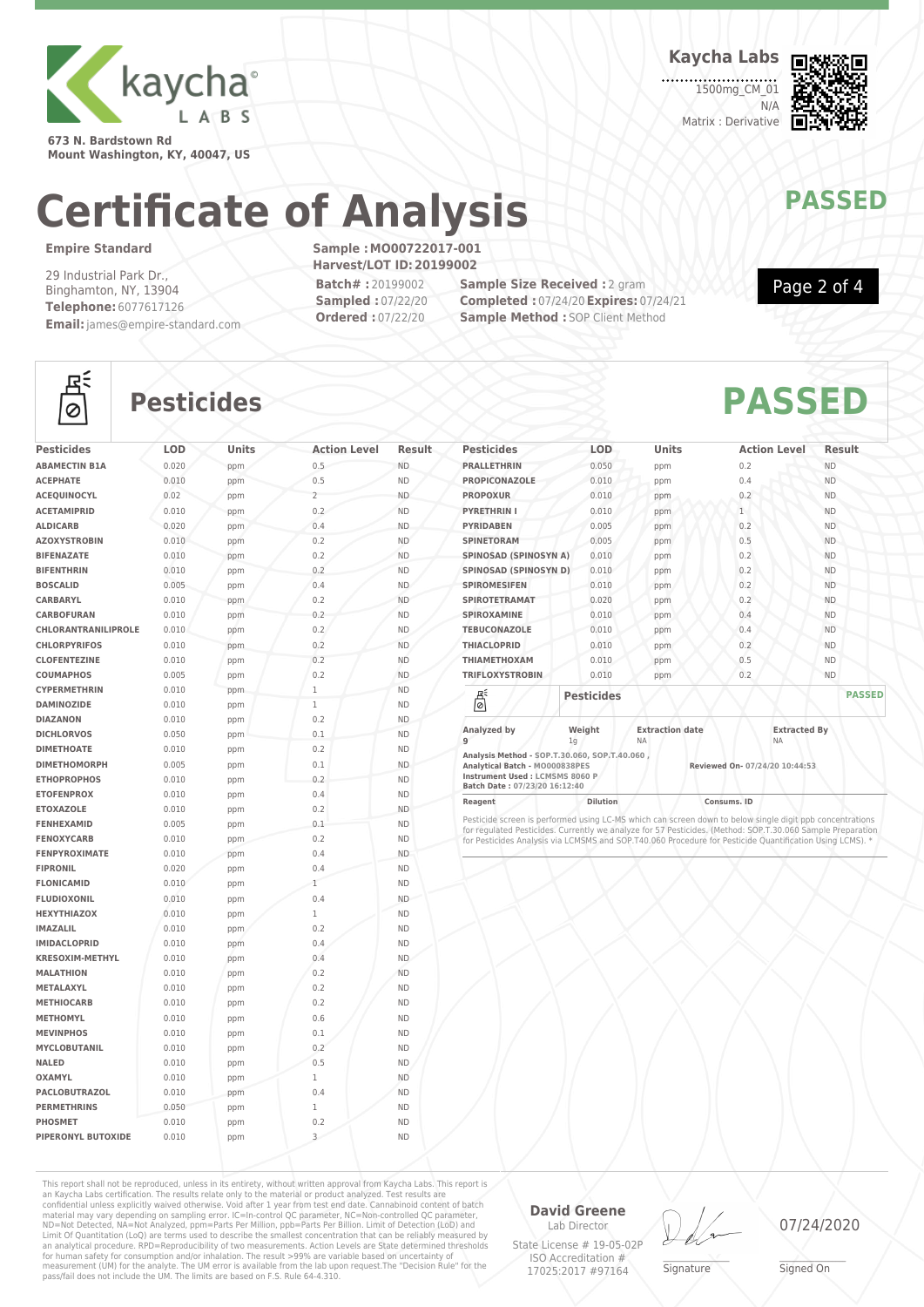

**673 N. Bardstown Rd Mount Washington, KY, 40047, US** **Kaycha Labs**

1500mg CM\_01  $N/L$ Matrix : Derivative



Page 3 of 4

## **Certificate of Analysis MAYAY PASSED**

### **Empire Standard**

29 Industrial Park Dr., Binghamton, NY, 13904 **Telephone:** 6077617126 **Email:**james@empire-standard.com **Sample :MO00722017-001 Harvest/LOT ID:20199002 Batch# :** 20199002 **Sampled :** 07/22/20 **Ordered :** 07/22/20

**Sample Size Received :** 2 gram **Completed :** 07/24/20**Expires:** 07/24/21 **Sample Method : SOP Client Method** 



**Residual Solvents PASS** 

| <b>Solvent</b>                                    | <b>LOD</b>     | <b>Units</b> | <b>Action</b><br>Level<br>(PPM) | Pass/Fail   | <b>Result</b> |
|---------------------------------------------------|----------------|--------------|---------------------------------|-------------|---------------|
| <b>TRICHLOROETHENE</b>                            | 3              | ppm          | 80                              | <b>PASS</b> | <b>ND</b>     |
| <b>CHLOROFORM</b>                                 | 0.24           | ppm          | 60                              | <b>PASS</b> | <b>ND</b>     |
| 1.2-DICHLOROETHENE                                | 0.24           | ppm          | 1870                            | <b>PASS</b> | <b>ND</b>     |
| 1,1-DICHLOROETHENE                                | $\overline{2}$ | ppm          | 8                               | <b>PASS</b> | <b>ND</b>     |
| <b>PENTANES</b>                                   | 90             | ppm          | 2500                            | <b>PASS</b> | <b>ND</b>     |
| <b>BUTANES (N-BUTANE)</b>                         | 50             | ppm          | 5000                            | <b>PASS</b> | <b>ND</b>     |
| <b>ACETONITRILE</b>                               | 7.2            | ppm          | 410                             | <b>PASS</b> | <b>ND</b>     |
| <b>ACETONE</b>                                    | 90             | ppm          | 5000                            | <b>PASS</b> | <b>ND</b>     |
| 2-PROPANOL                                        | 60             | ppm          | 5000                            | <b>PASS</b> | <b>ND</b>     |
| <b>HEXANES</b>                                    | 6              | ppm          | 290                             | <b>PASS</b> | <b>ND</b>     |
| <b>XYLENES</b>                                    | 18             | ppm          | 2170                            | <b>PASS</b> | <b>ND</b>     |
| <b>TOLUENE</b>                                    | 18             | ppm          | 1068                            | <b>PASS</b> | <b>ND</b>     |
| <b>PROPANE</b>                                    | 80             | ppm          | 5000                            | <b>PASS</b> | <b>ND</b>     |
| <b>METHANOL</b>                                   | 30             | ppm          | 3000                            | <b>PASS</b> | <b>ND</b>     |
| XYLENES-P (1,4-<br>DIMETHYLBENZENE)               | 18             | ppm          | 2170                            | <b>PASS</b> | <b>ND</b>     |
| <b>HEPTANE</b>                                    | 60             | ppm          | 5000                            | <b>PASS</b> | <b>ND</b>     |
| XYLENES-M (1,3-<br>DIMETHYLBENZENE)               | 18             | ppm          | 2170                            | <b>PASS</b> | <b>ND</b>     |
| <b>ETHYLENE OXIDE</b>                             | 0.6            | ppm          | 50                              | <b>PASS</b> | <b>ND</b>     |
| <b>XYLENES-O (1,2-</b><br><b>DIMETHYLBENZENE)</b> | 18             | ppm          | 2170                            | <b>PASS</b> | <b>ND</b>     |
| <b>ETHYL ETHER</b>                                | 60             | ppm          | 5000                            | <b>PASS</b> | <b>ND</b>     |
| <b>ETHYL ACETATE</b>                              | 48             | ppm          | 5000                            | <b>PASS</b> | <b>ND</b>     |
| <b>DICHLOROMETHANE</b>                            | 15             | ppm          | 600                             | <b>PASS</b> | <b>ND</b>     |
| <b>ETHANOL</b>                                    | 120            | ppm          | 5000                            | <b>PASS</b> | <b>ND</b>     |

| Reagent            | <b>Dilution</b>                  | <b>Consums, ID</b>     |                                 |  |
|--------------------|----------------------------------|------------------------|---------------------------------|--|
|                    | Batch Date: 07/23/20 09:22:49    |                        |                                 |  |
|                    | <b>Instrument Used: GCMS2010</b> |                        |                                 |  |
|                    | Analytical Batch -M0000830SOL    |                        | Reviewed On - 07/23/20 12:11:46 |  |
|                    | Analysis Method -SOP.T.40.032    |                        |                                 |  |
| 18                 | 0.032q                           | 07/23/20 09:07:42      | 18                              |  |
| <b>Analyzed by</b> | Weight                           | <b>Extraction date</b> | <b>Extracted By</b>             |  |
|                    |                                  |                        |                                 |  |
|                    |                                  |                        |                                 |  |

**Residual Solvents PASSED**

Residual solvents screening is performed using GC-MS which can detect below single digit ppm concentrations. Currently we analyze for 33 Residual solvents. (Method: SOP.T.30.042 Residual Solvents Analysis via GC-MS).

This report shall not be reproduced, unless in its entirety, without written approval from Kaycha Labs. This report is an Kaycha Labs certification. The results relate only to the material or product analyzed. Test results are<br>confidential unless explicitly waived otherwise. Void after 1 year from test end date. Cannabinoid content of batc an analytical procedure. RPD=Reproducibility of two measurements. Action Levels are State determined thresholds<br>for human safety for consumption and/or inhalation. The result >99% are variable based on uncertainty of<br>measu

**David Greene** Lab Director

State License # 19-05-02P ISO Accreditation # 17025:2017 #97164

\_\_\_\_\_\_\_\_\_\_\_\_\_\_\_\_\_\_\_ Signature

07/24/2020